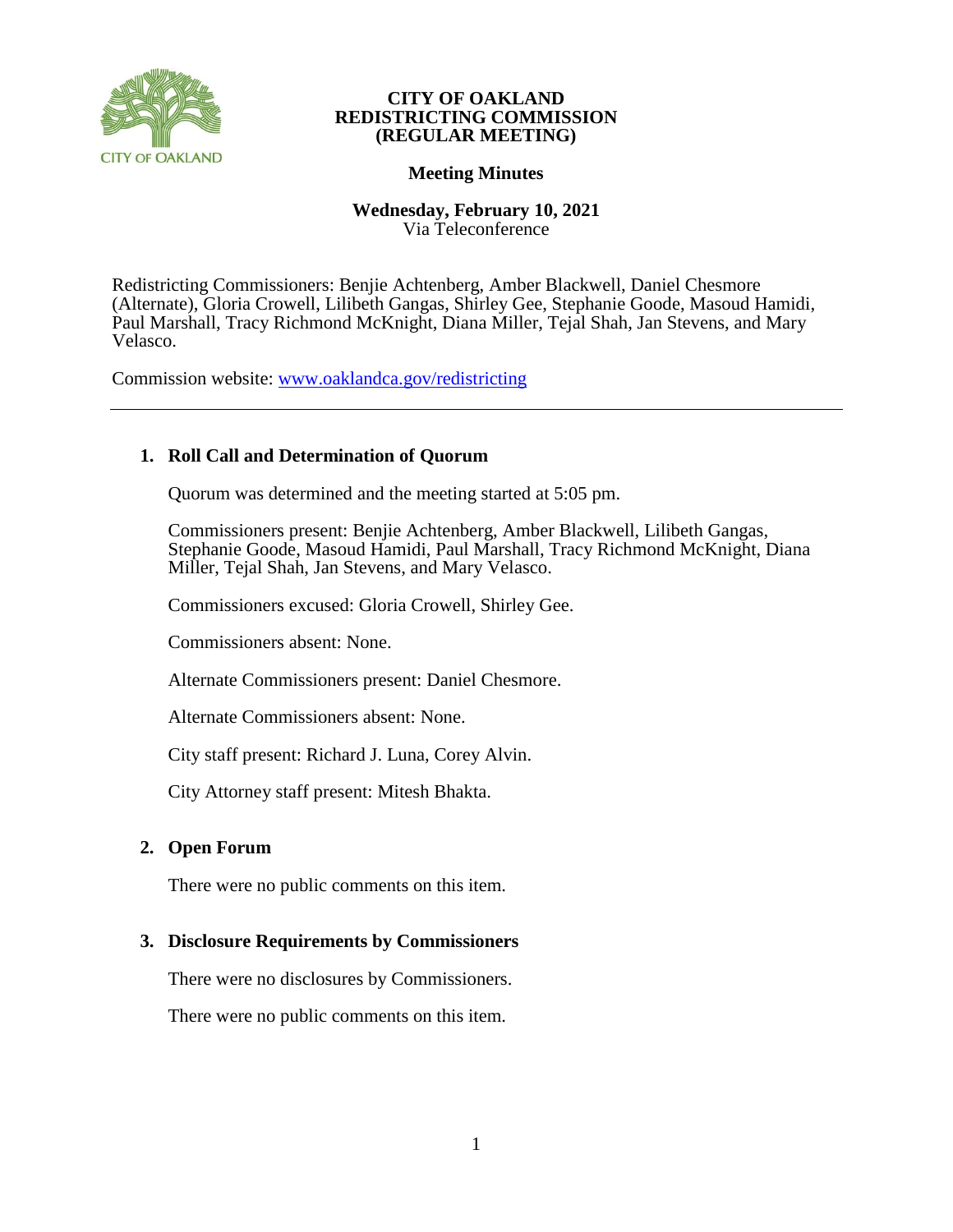#### **CITY OF OAKLAND REDISTRICTING COMMISSION (REGULAR MEETING)**

### **Meeting Minutes (Continued)**

#### **Wednesday, February 10, 2021** Via Teleconference

## **4. Approval of Meeting Minutes**

The Commission reviewed the draft meeting minutes. A motion was made by Mary Velasco, seconded by Jan Stevens, to approve the minutes for the meeting of January 13, 2021. The motion passed with 11 ayes (Achtenberg, Blackwell, Gangas, Goode, Hamidi, Marshall, McKnight, Miller, Shah, Stevens, Velasco) and two excused (Crowell, Gee).

There were no public comments for this item.

### **5. Redistricting Consultant Selection**

City staff member Richard J. Luna presented an overview of the process taken by the Consultant Selection Ad Hoc Committee to recommend that Redistricting Partners be hired as the consultant to assist the Commission. Commissioners engaged with Paul Mitchell, Owner of Redistricting Partners, in questions and answers about the redistricting process and scope of work the firm would provide to the Commission. Paul Mitchell also introduced two members of the project team in attendance: Sophia Garcia and Kimi Shigetani.

A motion was made by Tracy Richmond McKnight, seconded by Diana Miller, to approve Redistricting Partners as the Commission's consultant. The motion passed with 11 ayes (Achtenberg, Blackwell, Gangas, Goode, Hamidi, Marshall, McKnight, Miller, Shah, Stevens, Velasco) and two excused (Crowell, Gee).

There were no public comments for this item.

#### **6. Ad Hoc Committee Updates**

On behalf of the Bylaws and Rules of Procedure Ad Hoc Committee, City staff member Richard J. Luna stated the committee will meet one more time to address Rule 24 regarding filling vacancies for Alternate Commissioners.

On behalf of the Community Outreach Ad Hoc Committee, Commissioner Diana Miller provided an update on the committee's plans for conducting outreach during the current health pandemic, including starting with the City's neighborhood services and/or religious services group meetings to test receiving feedback on identifying communities of interests. Chair Benjie Achtenberg stated the committee is working with staff to collect data sets the Commission can consider, and that those data sets could be categorized into five key areas: Housing, Business/Economics, Public Health and Green/Open Space, Social Services, and Schools/Education. Commissioners also discussed opportunities to receive public input while maintaining and achieving equitable representation from participants, by providing multiple avenues to engage with the Commission.